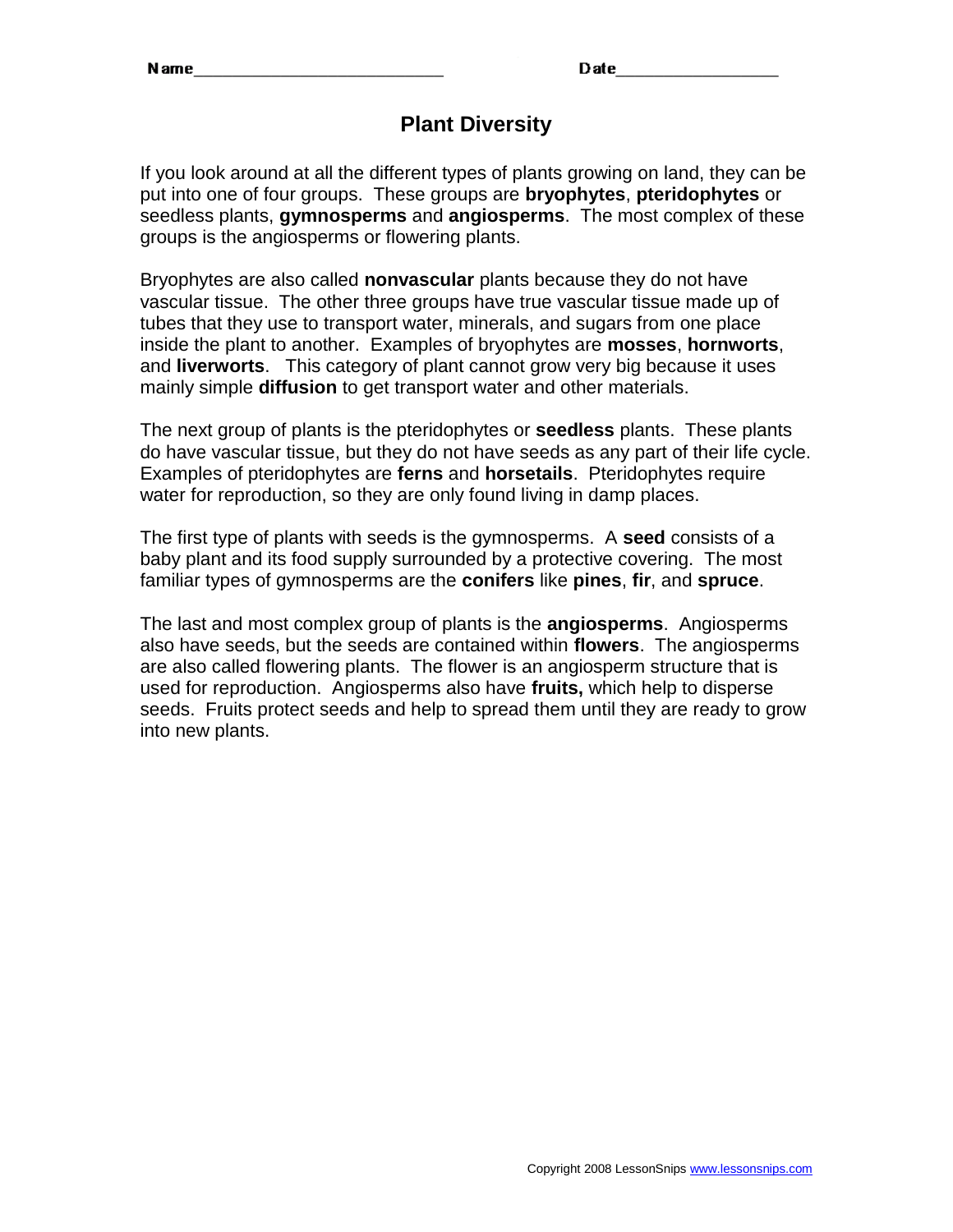## **Plant Diversity Questions**

- 1. True or False. The most complex group of plants is the pteridophytes.
- 2. Which type of plants does **not** have vascular tissue?
	- a. angiosperms
	- b. bryophytes

 $\overline{\phantom{a}}$  . The set of the set of the set of the set of the set of the set of the set of the set of the set of the set of the set of the set of the set of the set of the set of the set of the set of the set of the set o

- c. gymnosperms
- d. pteridophytes
- 3. Give an example of a bryophyte.
- 4. Pteridophytes do not have as any part of their life cycle.
- 5. A seed consists of a baby plant, \_\_\_\_\_\_\_\_\_\_\_\_\_, and protective
- 6. What two groups of plants have seeds?
- 7. Give an example of a gymnosperm.
- 8. What two structures are only found in angiosperms?
	- a. seeds and fruit
	- b. vascular tissue and seeds
	- c. flower and fruit
	- d. flower and seeds

9. The flower is a structure used for \_\_\_\_\_\_\_\_\_\_\_\_.

10. Fruits help to protect and spread \_\_\_\_\_\_\_\_\_\_\_.